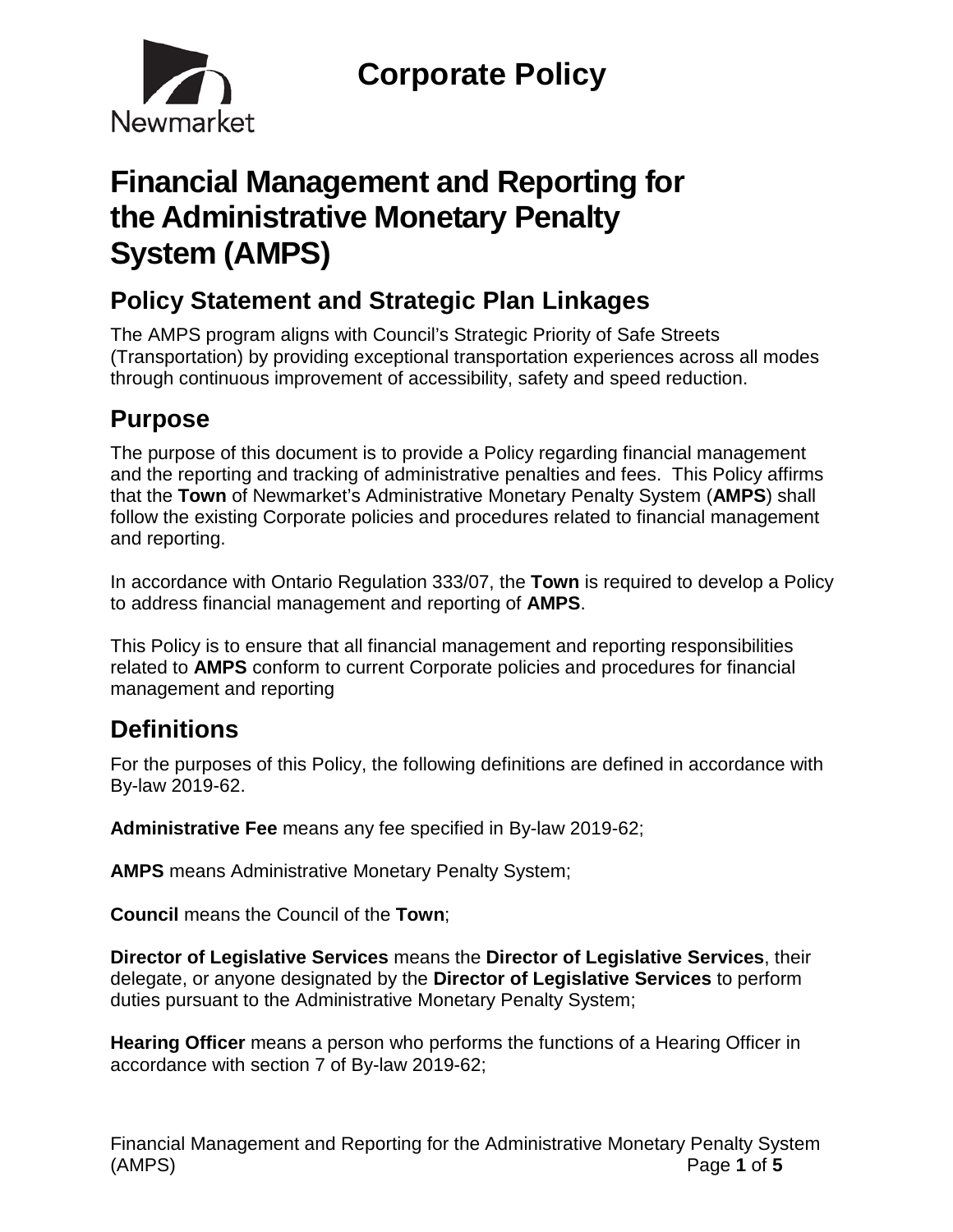**Penalty Notice** means a notice given to a **Person** pursuant to section 5 of By-law 2019- 62;

**Person** includes an individual or a business name, sole proprietorship, corporation, partnership, or limited partnership, or an authorized representative thereof, whose name appears on the vehicle permit as provided by the Ontario Ministry of Transportation. If the vehicle permit consists of a vehicle portion and licence plate portion, and different **Persons** are named on each portion, the **Person** whose name appears on the licence plate portion, as provided by the Ontario Ministry of Transportation, is the Person for the purposes of this Policy;

**Screening Officer** means a person who performs the functions of a **Screening Officer**  in accordance with section 6 of By-law 2019-62;

**Town** means The Corporation of the Town of Newmarket.

## **Provisions**

### **1. Application**

This Policy applies to all financial management and reporting responsibilities and accountabilities regarding **AMPS**. All **Town** employees and other individuals responsible for the administration of **AMPS** shall comply with this Policy.

The **Town** has established a number of financial management policies and procedures which, along with proactive financial planning processes, provide a framework for the **Town's** overall fiscal planning and management. The **Town** continues to display financial accountability through regular, thorough and transparent financial performance reporting and analysis. This will be reflected in routine reporting on **AMPS** financial results, as well as efficiency and effectiveness measures of the **AMPS** program and services.

### **2. General Financial Management and Reporting**

Preparation of the **Town's** budget revolves around priority setting that reflects the **Town's** Strategic Plan, **Council** priorities, service delivery objectives and standards and historical financial performance; all balanced with the need for prudent financial management. Priority setting and budgeting with respect to **AMPS** shall be the responsibility of the **Director of Legislative Services'** Office.

Through the process of current and capital financial management and reporting for **AMPS**, the **Director of Legislative Services'** Office shall:

- (a) Review and monitor current year actual, budgeted and projected financial performance and operating results;
- (b) Proactively compare program financial activity with past performance to identify trends, issues and opportunities;

Financial Management and Reporting for the Administrative Monetary Penalty System (AMPS) Page **2** of **5**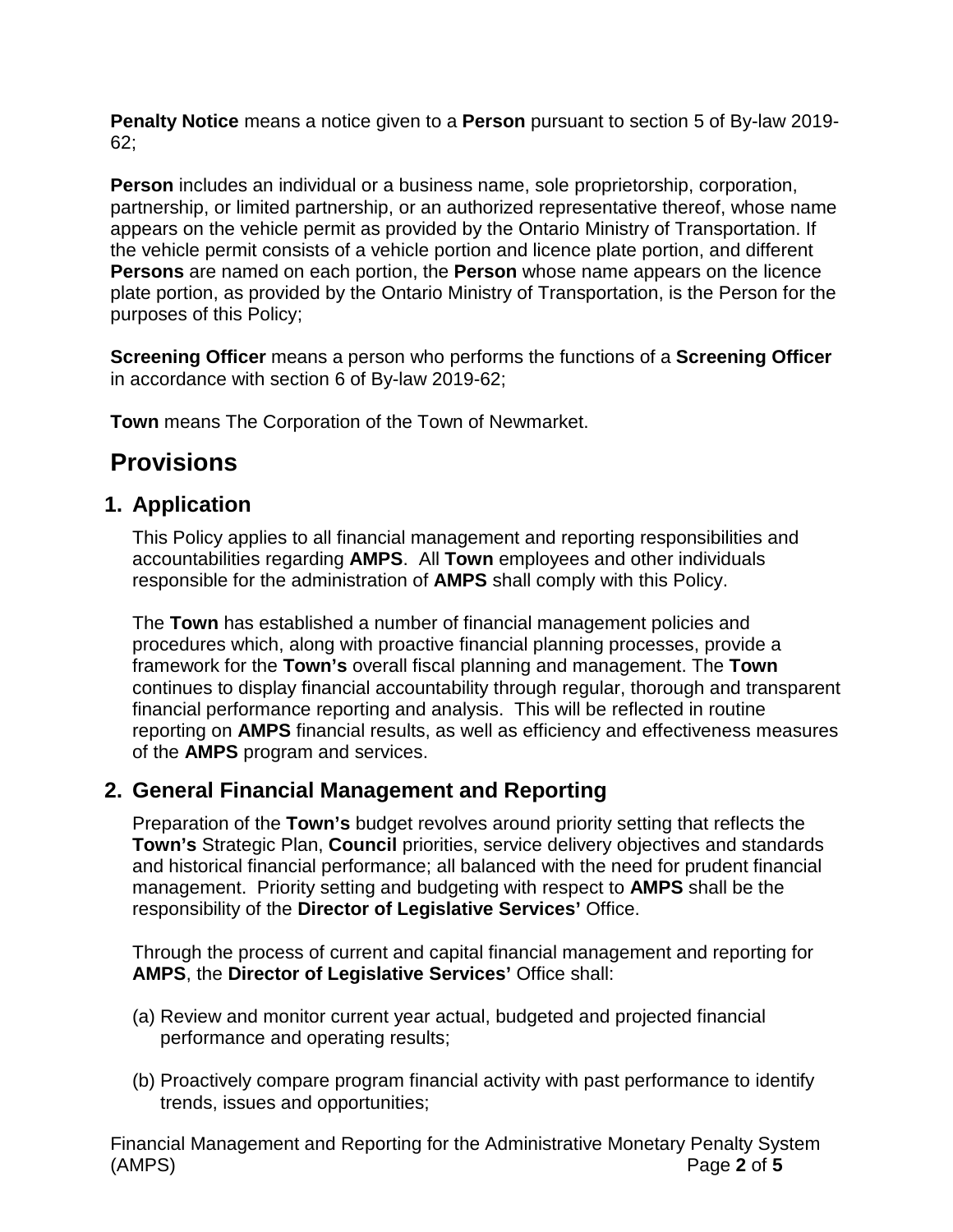- (c) Determine priorities for maintaining and improving **AMPS** program service levels. These priorities are set out in the **Town's** service plans that translate key Legislative Services Departmental initiatives into specific action plans and funding requirements;
- (d) Review and develop long-term plans for **AMPS** including a multi-year operating and capital budget analysis and projections;
- (e) Identify and mitigate factors impacting the **AMPS** budget and financial performance, such as inflation, fixed costs and legislative requirements that are beyond the control of **Town** decision-makers;
- (f) Comply with all Corporate reporting standards and requirements as part of the **Town's** financial management and reporting processes;
- (g) Ensure all necessary financial signing authorities are in place and followed by all staff involved in **AMPS** administration; and
- (h) Comply with all **Town** procurement policies and procedures in regards to **AMPS**.

### **3. Payment of a Penalty Notice**

Any person issuing a **Penalty Notice** for an infraction of a designated by-law is not permitted to accept payment for an administrative penalty. **Screening Officers** and **Hearing Officers** are prohibited from directly accepting any payment from any **Person** in respect of a **Penalty Notice**.

**Town** employees shall ensure compliance with corporate and/or departmental cash/payment handling procedures for financial stewardship.

#### **3.1 Methods of Payment**

Following the issue of a **Penalty Notice**, the **Person** is permitted to make a voluntary payment by using one of the following methods:

- (a) Online using VISA, MasterCard or American Express at parking.newmarket.ca
- (b) In person at Customer Service at the following locations:
	- Town of Newmarket 395 Mulock Drive, Newmarket, Ontario L3R 9W3
	- Ray Twinney Recreation Complex 100 Eagle St W, Newmarket, ON L3Y 1J4
	- Magna Centre 800 Mulock Drive, Newmarket, ON L3Y 9C1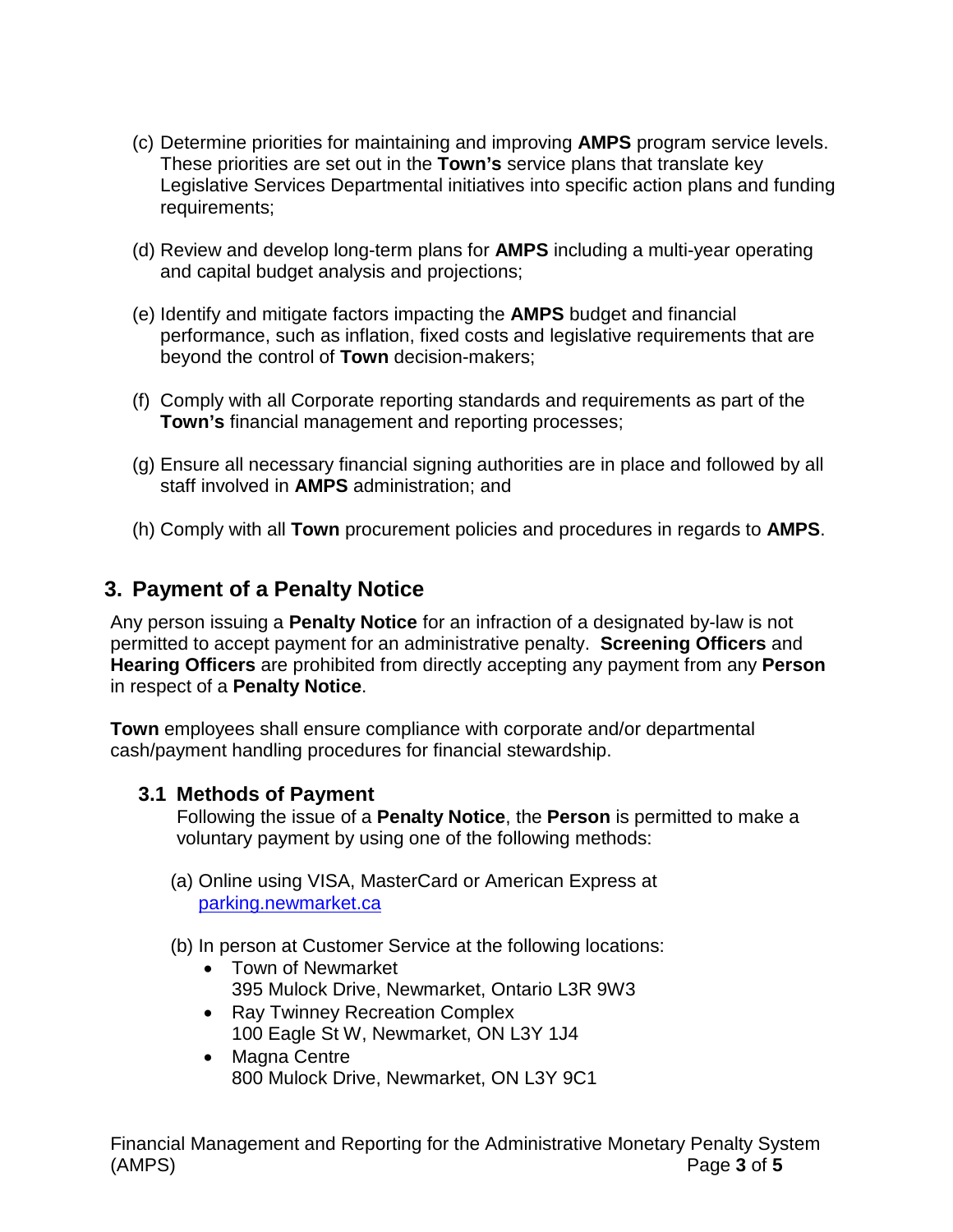(c) By mail using cheque or money order only.

The Penalty Notice number must be written on the front of the cheque or money order and shall be made payable to The Town of Newmarket.

Mail to: Town of Newmarket - Legislative Services 395 Mulock Drive, PO Box 328, STN Main Newmarket, Ontario L3R 9W3

Payment is not considered made until received by the **Town**. **Persons** must allow sufficient mailing time for payments and should not send cash by mail. Post-dated cheques or payment by installations are not accepted. A fee will be applied for any Non-Sufficient Funds, cancelled or reversed payment.

### **3.2 Processing Payments**

Payments will be processed as follows:

(a) Online

The **Person** enters their **Penalty Notice** and related information into the system and makes a payment with their credit card information. The **Person** may print or email a receipt of payment as proof of payment for their records.

(b) In Person

Apply the appropriate method of payment to the **Penalty Notice**. The **Person** is provided with a receipt of payment for their records.

(c) By Mail

Apply the cheque or money order payment to the **Penalty Notice**.

Upon receipt of a Penalty Notice payment, a **Town** employee will apply the payment to a specific **Penalty Notice** in the AIMS (Automated Issuance Management System) connected to the **Town's** Point-of-Sale terminals. The **Penalty Notice** will reflect "paid" status. A **Person's** credit card information is not kept by the Town's system, in accordance with the Municipal Freedom of Information and Protection of Privacy Act.

## **3.3 Refund of Payment**

If a person has paid any **Administrative Fees** in respect of a **Penalty Notice**, which is subsequently cancelled by a **Screening Officer** or **Hearing Officer**, the **Town** shall refund in full such **Administrative Fees** to the person.

### **4. Administrative Fees**

Various **Administrative Fees** may be payable by a **Person** with a **Penalty Notice** as set out in **AMPS** By-law 2019-62.